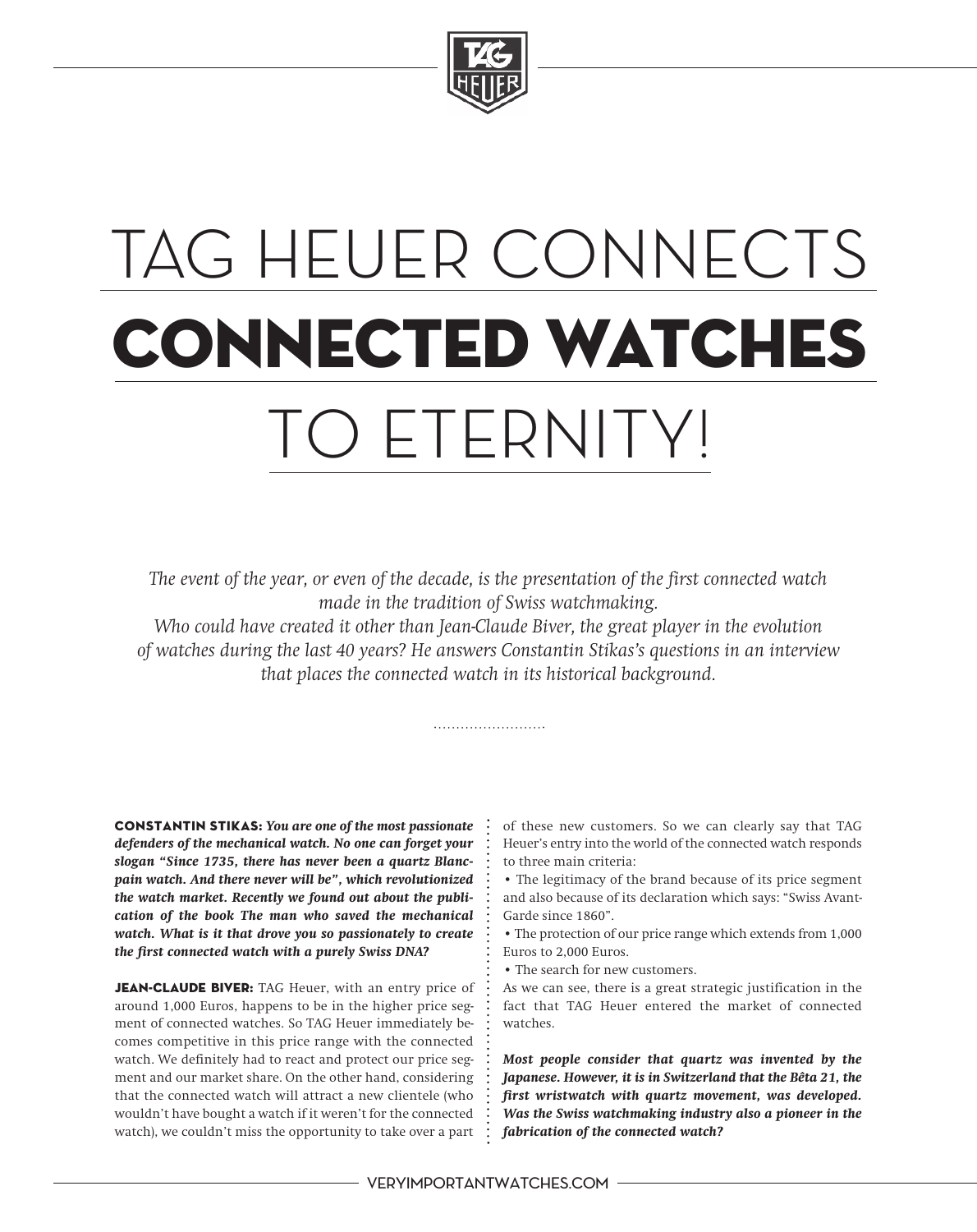

Unfortunately the watch industry hasn't got the know-how for the connected watch, which uses software (and there are only two; IOS and Android Wear) and hardware (Intel, Broadcom, Texas Instrument, Motorola, Qualcom, LG, Samsung, Sony, and these are just the most important ones). It is thus apparent that the watchmaking industry is completely absent from the telecommunications technology. That industry is dominated by the giants of Silicon Valley and partly by the Koreans of Samsung and some Japanese brands.

*One of the most impressive and time-resistant slogans of TAG Heuer is the famous "Don't crack under pressure". For the Swiss watchmaking industry, was the launch of the iWatch six months ago a pressure under which you didn't crack?*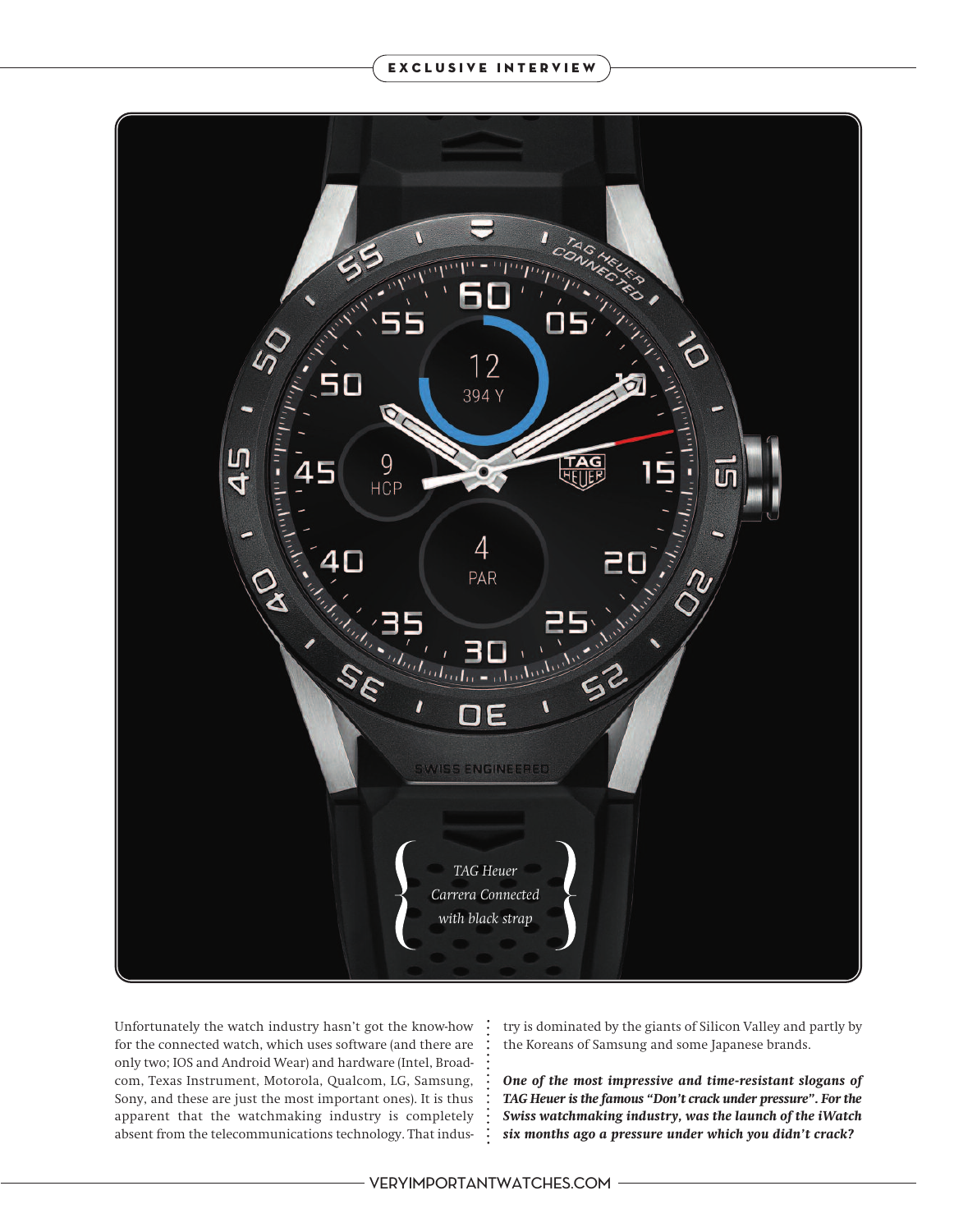No, I didn't crack under the pressure of Apple; quite the opposite. We set our minds to creating a connected watch that could compete in every respect with the Apple watch.

# *Can the connected watch finally be considered as a real watch and on what terms?*

Since the connected watch gives information while on your wrist, I believe without a doubt that we can call it a watch. Because the traditional watch has long been known to show not just the time (phases of the moon, day, month etc).

So I believe that any object that is worn on the wrist and also displays other information apart from the time could be named a watch.

# *Can the connected watch finally be considered a luxury product and on what terms?*

For me a luxury product is defined by its quality, its innovation, its service, its exclusivity and its durability. So if a connected watch could become eternal, then it would surely be a luxury product.

### *What do you think of the collaboration of Hermès with iWatch? Could a high-quality handmade strap per se turn an electronic device into a prestigious one?*

I believe that it is an ingenious idea on the part of Apple because their partnership with Hermès has added a degree of nobility to the connected watch. On the other hand, I can't say whether the partnership is as positive for Hermès as it is for Apple.

*Hearing you speak during the press conference of 9th November, I thought of two moments in watchmaking history: 46 years ago the great American enterprises started the fabrication of the first quartz watches that weren't analogical (Hamilton Pulsar being the first of its kind). These instruments with a digital display could not properly be described by the term "watch", hence the term "time computer" was adopted. Not many people know that it was because of the power of the American giants of that time and not of the Japanese that Swiss watchmaking had a rough time in the 70s.*

*Ten years later, in the early 80s, the Swiss watchmaking industry was in a difficult position. As Nicolas G Hayek tells us: "One day the American president of a Japanese watchmaker in New York hurled abuse at me saying: You can't make watches anymore. Switzerland can make cheese but not watches anymore. Why don't you sell Omega for 400 million Swiss francs and in addition we will give you 10 francs for each Omega sold... Very annoyed, I replied: Over my dead body."*

*Monday 9th November 2015, 35 years later, in the centre of New York, very close to the emblematic Apple store in Manhattan, 6 months after the presentation of iWatch, you present the first connected watch carrying 155 years of*

## *Swiss watchmaking tradition, and this time with the American giants as prestigious partners. Do you want to comment on all this?*

I believe that on 9th November 2015 TAG Heuer wrote an important page for the Swiss watchmaking industry by creating the first Swiss connected watch and by bringing together Silicon Valley and Watch Valley. It's certainly a crucial and pivotal moment in our watchmaking industry. Things will never be the same as before the advent of the connected watch. I am proud of the fact that I was present at such an important moment and that I contributed to it.

In this sense, November 9th brought with it a new era compared to the 70s, when the Americans, especially under the instigation of Hewlett Packard, released a series of computers in the form of wristwatches. That was the beginning of the digital watch and also the beginning of the fall of Swiss watchmaking... Not directly as a result of competition, but mainly because of the arrogant and self-important attitude and culture. When you don't listen to and don't notice the tendencies coming from abroad, you risk getting stuck and missing a trend. I personally lived through these periods (HP, Fairchild and later on the quartz analogical watch) and I wouldn't want to risk repeating the mistake of the Swiss. We often say that those who haven't lived history are condemned to repeat it… It seems that this is what is happening with players who never lived the difficulties of the 70s, unlike me.

# *Who are the potential customers of the connected TAG Heuer Carrera?*

First of all there are customers who are "connected to their time" or connected to the future. These would be dynamic people who are participating in the construction of the 21st century.

## *Is there today any direct competitor for the connected TAG Heuer Carrera?*

I don't think that we currently have a direct competitor, but I hope that we will have a few because we are always stronger in numbers than when we are all alone. This is the reason why I have been asking myself whether we shouldn't be helping other Swiss brands to take advantage of our technological progress.

### *What "teething problems" does the connected watch have and who are "the doctors" to "treat" them?*

Every technology is condemned to make progress and render previous technology obsolete. Think about the first mobile telephones or the first black and white televisions. The connected watch will flourish and develop astoundingly in the next ten years. It is a technology which will primarily remain in the hands of current giant players like Apple, Samsung, Intel and Google. We are lucky to be partners with two of these, and this guarantees that we will always be at the forefront of technology in the future.